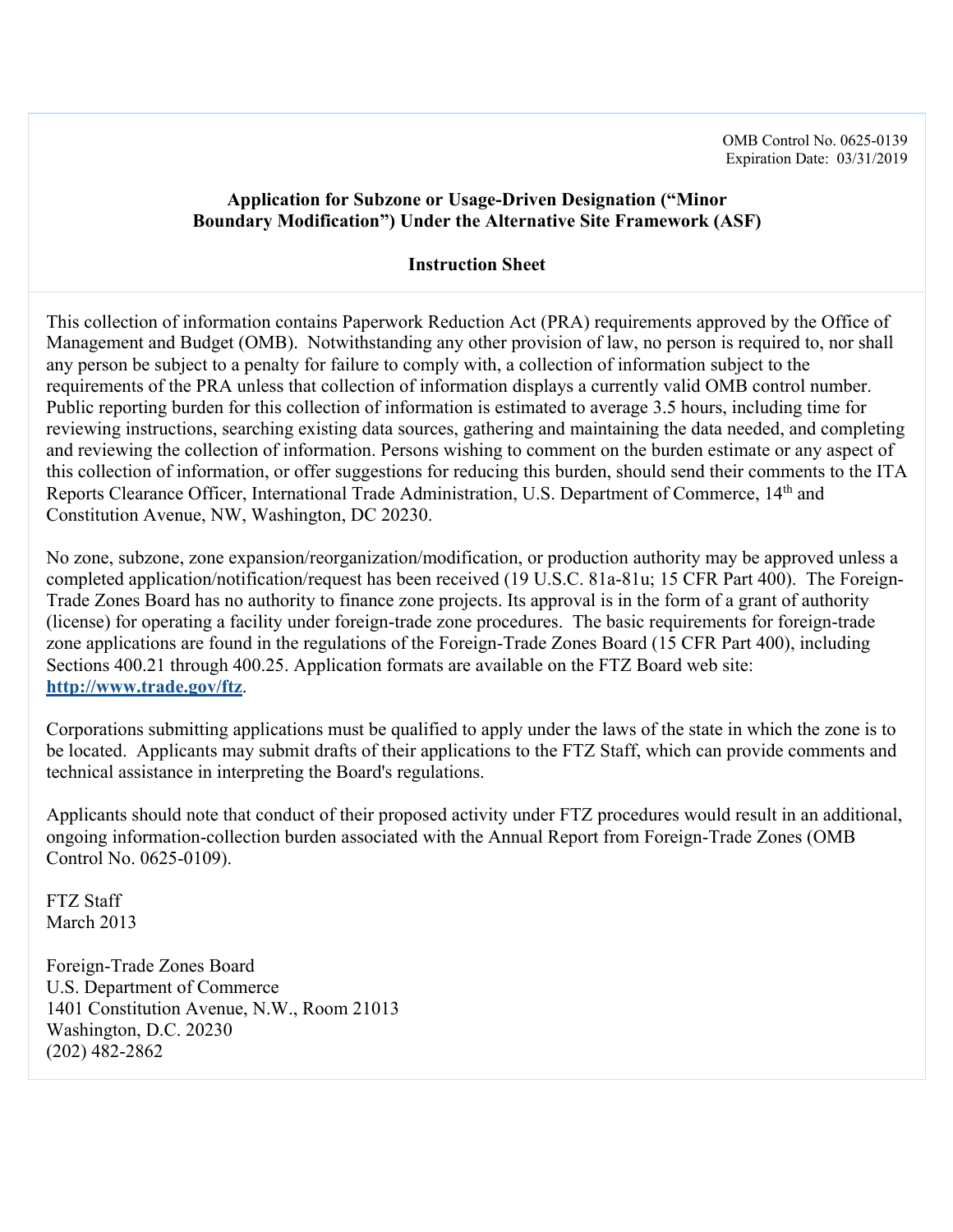#### Alternative Site Framework

### **APPLICATION FOR SUBZONE OR USAGE-DRIVEN DESIGNATION ("MINOR BOUNDARY MODIFICATION")**

**NOTE: This format is only for a Minor Boundary Modification (MBM) to propose a "Subzone" or "Usage-Driven" site(s) under the Alternative Site Framework (ASF).**

### **INSTRUCTIONS**

**General**: This format consists of a small number of questions to answer and, for ease of use, is provided as a MS Word document. The actual submitted request may take the form of a letter from the grantee requesting approval and answering each question listed below. Alternatively, the request may include a cover letter from the grantee identifying the specific Subzone/Usage-Driven site for which it is requesting approval and then a separate document answering the questions below. Leave each question in place (including its number) and provide your response directly below each question.

**Subzone versus Usage-Driven Designation**: Under the FTZ Board's regulations (§400.24(c)), a grantee can request designation of a site(s) as a subzone that qualifies for usage-driven status, where warranted by the circumstances and so long as the subzone activity remains subject to the activation limit for the zone in question. As with usage-driven sites, subzone sites designated under this process will be subject to the standard three-year sunset provision.

**Sites versus Parcels**: A "site" is comprised of one or more generally contiguous parcels of land organized and functioning as an integrated unit, such as all or part of an industrial park or airport facility. If parcels do not meet that definition, they must be treated as separate sites.

**Submitted Request Must Be Complete**: Submitted MBM requests must be complete – with the sole allowable exception of any comments from U.S. Customs and Border Protection (CBP), if necessary. Incomplete submitted requests or documents submitted separately will be returned to the sender. The FTZ Staff cannot assemble complete requests from individual elements submitted separately.

**Number of Copies**: Please submit the original and one electronic copy of the complete request (Adobe PDF format preferred; you may use MS Word format if you are unable to submit PDF). The electronic copy must include a color map(s) and scans of all signed letters.

**Timing**: Under the FTZ Board's regulations, the ordinary timeframe to process MBM requests is within 30 days of the FTZ Staff having received a complete request. Timing will depend on receipt of CBP's comments on the request.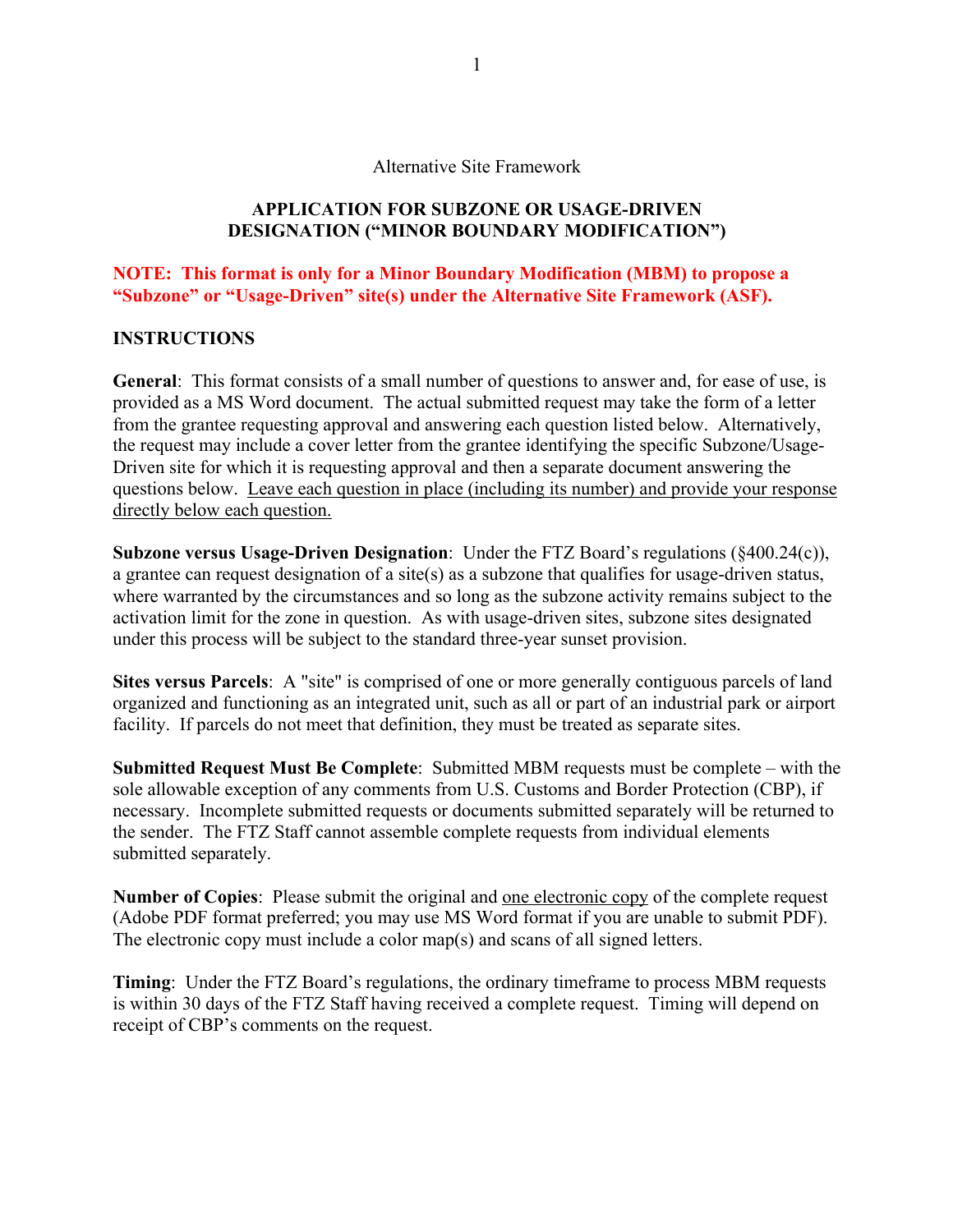### Alternative Site Framework

## **APPLICATION FOR SUBZONE OR USAGE-DRIVEN DESIGNATION ("MINOR BOUNDARY MODIFICATION")**

### **QUESTIONS**

1. Please mark the appropriate space below to indicate whether you are requesting "Subzone" or "Usage-Driven" designation for the proposed site(s):

Subzone Usage-Driven

- 2. List the address of the site(s), including the jurisdiction in which the site(s) falls (town, city, county).
- 3. Explain how the proposed site(s) is within the grantee's approved ASF service area.
- 4. State the proposed acreage of the site(s).
- 5. Indicate the company for which the site(s) will be designated.
- 6. Provide a summary of the company's planned activities.
- 7. Indicate the current zoning and the existing and planned buildings (including square footage) for the site(s). (Note: Sites (or areas within a site) with inappropriate zoning – such as agricultural, retail, or residential – are not eligible for FTZ status and should not be proposed in any MBM request.)
- 8. Confirm that FTZ designation or the use of FTZ procedures is not a requirement or a precondition for future activity or construction at the site(s).
- 9. List the owner(s). (If a site(s) is not owned by the grantee or the company planning to use the site(s) – as named in response to Question 5 above – then provide a "Right to Use" attachment with documentation demonstrating the right to use the site(s). Such evidence could be a signed letter from the proposed operator on its letterhead attesting to its right to use the property or a letter of concurrence from the owner of the proposed site(s).)